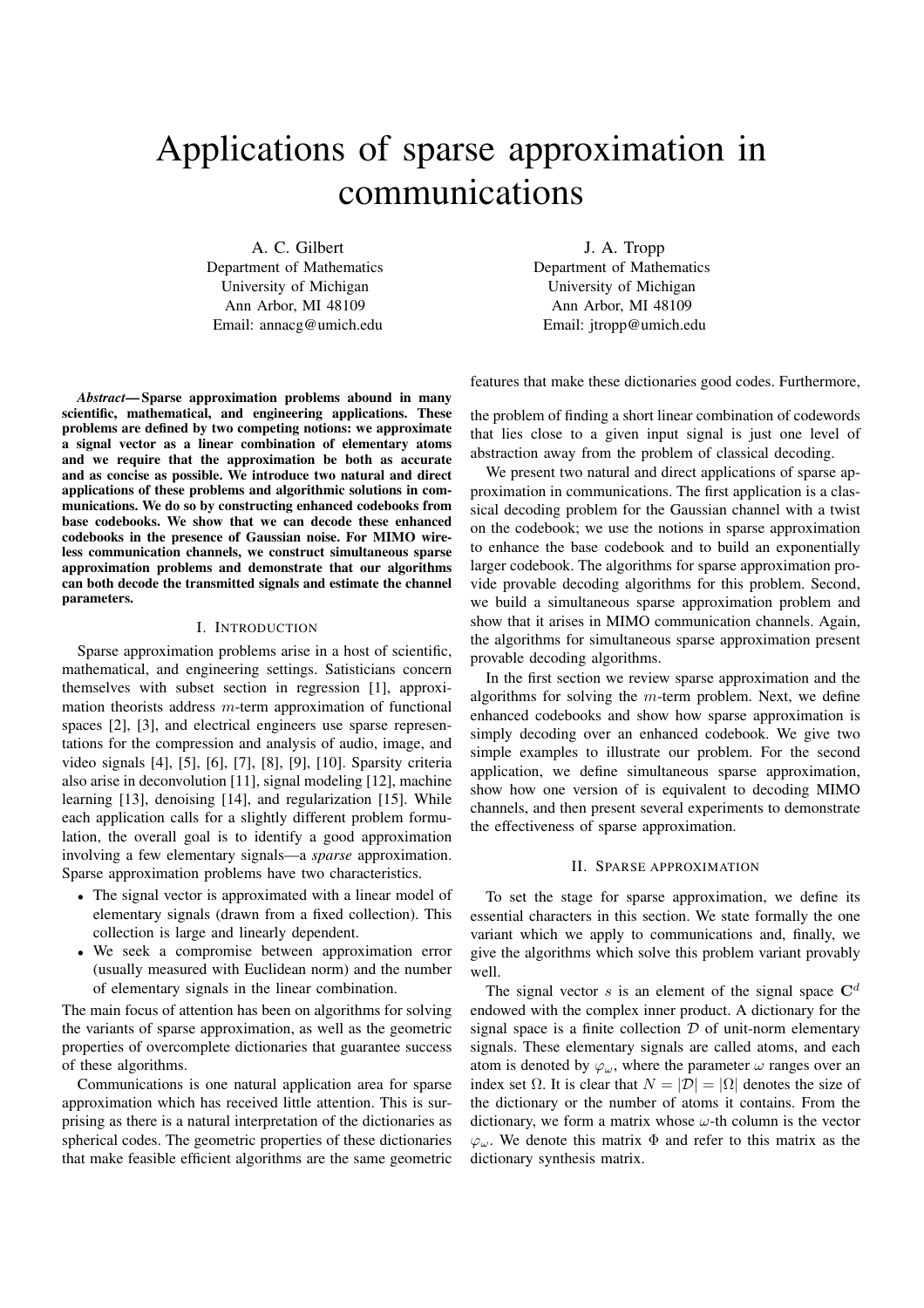There are many ways to describe the geometry of the dictionary D. One useful approach is to examine how the atoms are correlated with each other. To that end, we define the coherence  $\mu$  of the dictionary as

$$
\mu = \max_{\lambda \neq \omega} |\left<\varphi_\lambda, \varphi_\omega\right>|.
$$

A less pessimistic measure and a generalization is the cumulative coherence function  $\mu_1(\cdot)$ . It is defined for positive integers  $m$  by the formula

$$
\mu_1(m) = \max_{|\Lambda| \le m} \max_{\omega \notin \Lambda} \sum_{\lambda \in \Lambda} |\langle \varphi_\omega, \varphi_\lambda \rangle|
$$

where the index set  $\Lambda \subset \Omega$ . The cumulative coherence measures the maximum total correlation between a fixed atom and  $m$  distinct atoms. It can be bounded above by the coherence as  $\mu_1(m) \leq m\mu$ . The definition of coherence and its importance are discussed in [16], [17], [18], [19], [20].

A representation of a signal is a linear combination of atoms that equals the signal. Every representation is parameterized by a list of coefficients that we collect into a coefficient vector, which formally belongs to  $\mathbb{C}^{\Omega}$ . Given a coefficient vector c, observe that the product  $s = \Phi c$  yields a signal vector as

$$
s = \Phi c = \sum_{\omega \in \Omega} c_{\omega} \varphi_{\omega}.
$$

In other words, the signal is synthesized as a linear combination of atoms whose coefficients are given by the vector  $c$ .

A sparse approximation problem seeks an approximation that can be represented with a low cost. There are many ways to calculate this cost. One natural method is to charge a representation for the number of atoms that participate. We define the sparsity of a coefficient vector to be the number of nonzero entries in the vector. We calculate the sparsity via the  $\ell_0$  quasi-norm  $\|\cdot\|_0$ , defined as

$$
||c||_0 = |\text{supp}(c)| = |\{\omega \in \Omega | c_{\omega} \neq 0\}|.
$$

While there are many variants of sparse approximation, we stick with one particular formulation, known in the approximation theory community as  $m$ -term approximation. Using a linear combination of  $m$  atoms or fewer from the dictionary, find the best approximation of the target signal.

$$
\min_{c \in \mathbf{C}^{\Omega}} \|s - \Phi c\|_2 \quad \text{subject to} \quad \|c\|_0 \leq m. \tag{SPARSE}
$$

There are a number of algorithms which solve the  $m$ -term sparse approximation problem. They are Orthogonal Matching Pursuit (OMP) and Basis Pursuit (an algorithm that falls under the rubric of convex relaxation). In keeping with the spirit of the analysis of approximation algorithms, we refer to the optimal coefficient vector as  $c_{\text{opt}}$ , the optimal approximation  $a_{\text{opt}}$ , and we index the sub-dictionary of vectors that make up  $a_{\text{opt}}$  as  $\Lambda_{\text{opt}}$ . Let assume that the number of vectors m in our optimal solution is less than  $1/(3\mu)$ . The following theorem tells us that OMP is an approximation algorithm for SPARSE.

*Theorem 1:* Assume that  $\mu_1(T) < 1/2$ . After T iterations, OMP will produce an approximation  $a_t$  that satisfies the error bound

$$
||s - a_T||_2 \le \left(1 + T \frac{1 - \mu_1(T)}{(1 - 2\mu_1(T))^2}\right)^{1/2} ||s - a_{\text{opt}}||_2.
$$
  
Observe that if the optimal solution  $a_{\text{opt}}$  captures signal

completely (i.e., the error  $||s - a_{\text{opt}}||_2 = 0$ ), then OMP will recover the optimal solution exactly. We can also solve SPARSE by proxy with convex relaxation but we do not go into details here. We also know that the average case problem is solvable by convex relaxation [21], [22] and preliminary numerical evidence suggests the same is true of OMP [23].

# III. ENHANCED CODEBOOKS

The m-term approximation problem, at first glance, looks like a classical decoding problem except we want to find the closest (in Euclidean distance)  $m$ -term linear combination of codewords to the received vector rather than the closest codeword. In fact, we need only adjust our perspective to build a new decoding problem.

Let  $\Phi$  be the base codebook of size  $|\Phi| = N$ . We assume that  $\Phi$  is a spherical code that spans  $\mathbb{C}^d$  and that the coherence of  $\Phi$  is  $\mu$ . Let  $\mathcal C$  be a packing in  $\mathbb C^m$  of either the unit sphere or the unit cube. The size of the packing we denote by  $|\mathcal{C}|$ . We generate an enhanced codebook  $(C, \Phi, m)$  by forming all m-term linear combinations of codewords in  $\Phi$  and using the points in the packing  $C$  as coefficients. More formally, each codeword s in  $(C, \Phi, m)$  is of the form

$$
s = \sum_{j=1}^{m} c_j \varphi_{\omega_j} \quad \text{where } \mathbf{c} = (c_1, \dots, c_m) \in \mathcal{C} \text{ and } \varphi_{\omega_j} \in \Phi.
$$

The size of the enhanced codebook is  $\binom{N}{m}$  |C| which is exponentially larger than the size of the base codebook. Observe that we can scale the packing appropriately to meet or to achieve any power constraints. A second variation of this construction is to use linear combinations of no more than  $m$ codewords, rather than exactly m codewords.

Let us assume that our base codebook has relatively low coherence, that  $\mu_1(m) < 1/3$ . Suppose that our transmitted signal consists of  $x \in (C, \Phi, m)$  plus white Gaussian noise w; i.e.,  $s = x + w$ . We also assume that the noise conforms to a hard power constraint  $||w||_2 < v$ . Then, our theoretical results guarantee that OMP will find a codeword  $a \in (\mathcal{C}, \Phi, m)$  that is within a factor of  $(\sqrt{1+6m})\nu$  of the transmitted codeword<br>x. In this form, these bounds do not promise recovery of x. In this form, these bounds do not promise recovery of  $x$  (just approximate recovery); rather, they raise intriguing questions about the geometry of the enhanced codebook and its dependence on the base codebook and the packing. Preliminary evidence [23] suggests that, in the presence of no or little noise, for most codewords  $x$  we can exactly decode  $s$ and recover  $x$  using OMP and  $[22]$  demonstrates that convex relaxation decodes most of the codewords in the enhanced codebook without any added noise.

Let us illustrate our enhanced codebook with two examples. In Figure 1 we start with the canonical basis (and the negatives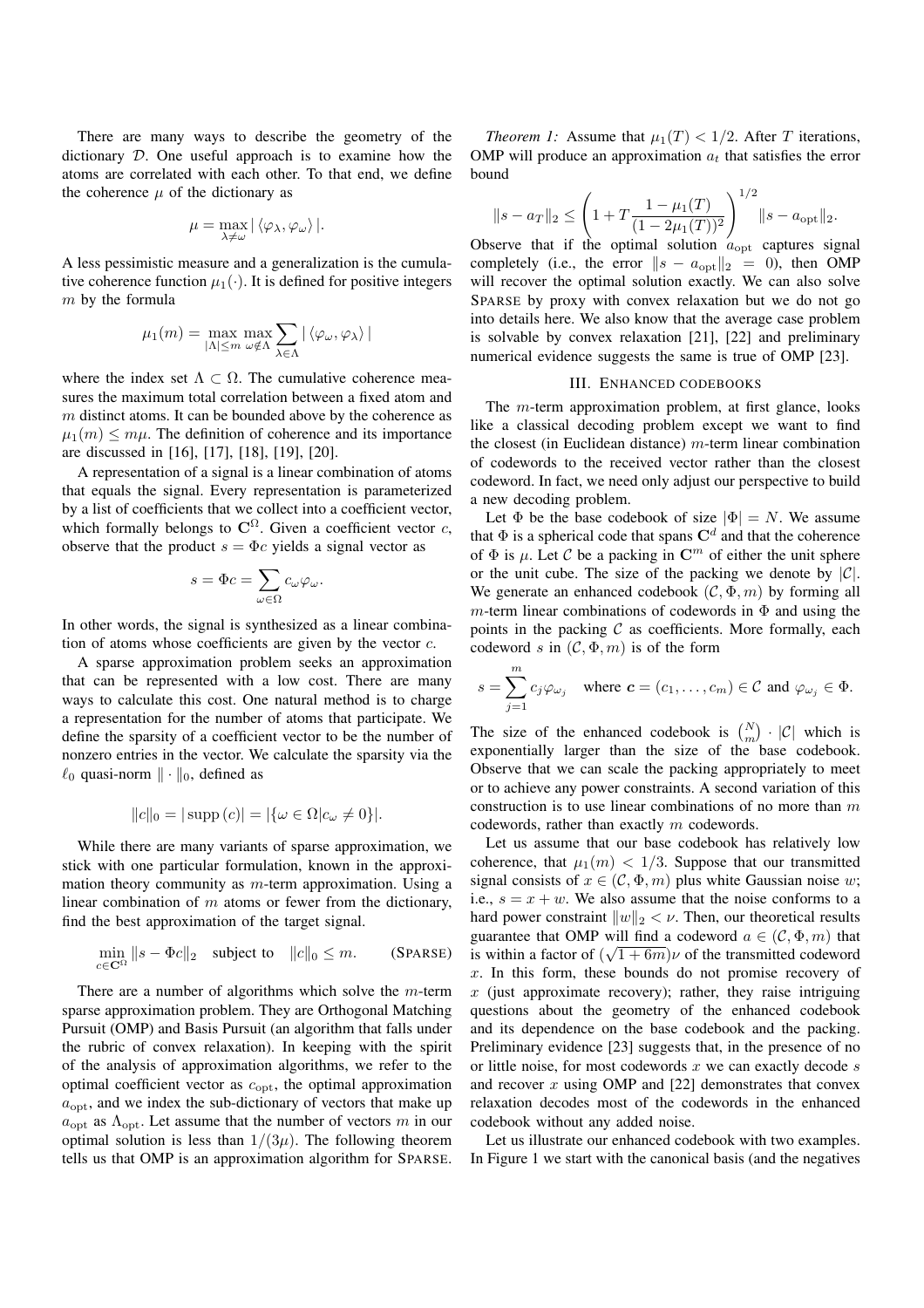of the basis vectors  $e_1$  and  $e_2$ ) in  $\mathbb{R}^2$ . Note that the packing radius of this base codebook is  $r = \sqrt{2}/2$ , that we can transmit 1 bit per time unit with this code, and that the average power (or squared norm of each codeword is 1. In Figure 2 we take as a different base codebook that formed by two unit vectors  $v_1$  and  $v_2$  which are separated by an angle of  $\pi/3$ . Note that this base codebook has a larger coherence  $\mu = 1/2$ than the canonical basis (which has a coherence of zero). Furthermore, the packing radius of this code is less  $r = 1/2$ . We can transmit 1 bit per time unit and the average power per codeword is also 1, as in the canonical case.



Fig. 1. Canonical basis as base codebook.

codeword. The packing radius decreases from  $r = \sqrt{2}/2$  to  $r_e = 1/2$  and we can transmit 3/2 bits per time unit with this code. In the second case, the enhanced codebook also consists of eight codewords, each with an average power of  $(6 \cdot 1 + 2 \cdot 3)/8 = 3/2$  per codeword. We observe that both the base codebook and the enhanced version are not symmetric; there are more codewords clustered about the diagonal. We can expand these two examples by taking packings of coefficients in larger cubes centered at the origin. All of the resulting enhanced codebooks have the same structural relationships as the simple examples we illustrate above. The rates of the two enhanced codebooks are equal, as are the average powers. The hexagonal enhanced codebook retains its asymmetry with the same fixed aspect ratio.



Fig. 3. Enhanced canonical basis using combinations of  $\pm$  canonical vectors.



Fig. 2. Two unit vectors separated by a  $\pi/3$  angle as base codebook.

In Figures 3 and 4 we demonstrate the enhanced codebooks obtained from the canonical ones by taking linear combinations of the base codevectors. In this case, we allow the coefficients {1, <sup>−</sup>1} only. These choices correspond to the set of all possible coefficients  $A = \{(1, 1), (1, -1), (-1, 1), (-1, -1)\}$ which form a packing (in the unit square). In the canonical basis example, the enhanced codebook consists of eight codewords each with average power  $(4 \cdot 1+4 \cdot 2)/8=3/2$  per



Fig. 4. Enhanced codebook using combinations of  $\pm$  vectors separated by a  $\pi/3$  angle.

# IV. SIMULTANEOUS SPARSE APPROXIMATION

One generalization of simple sparse approximation has received some attention in the literature [24], [23], [25], [26].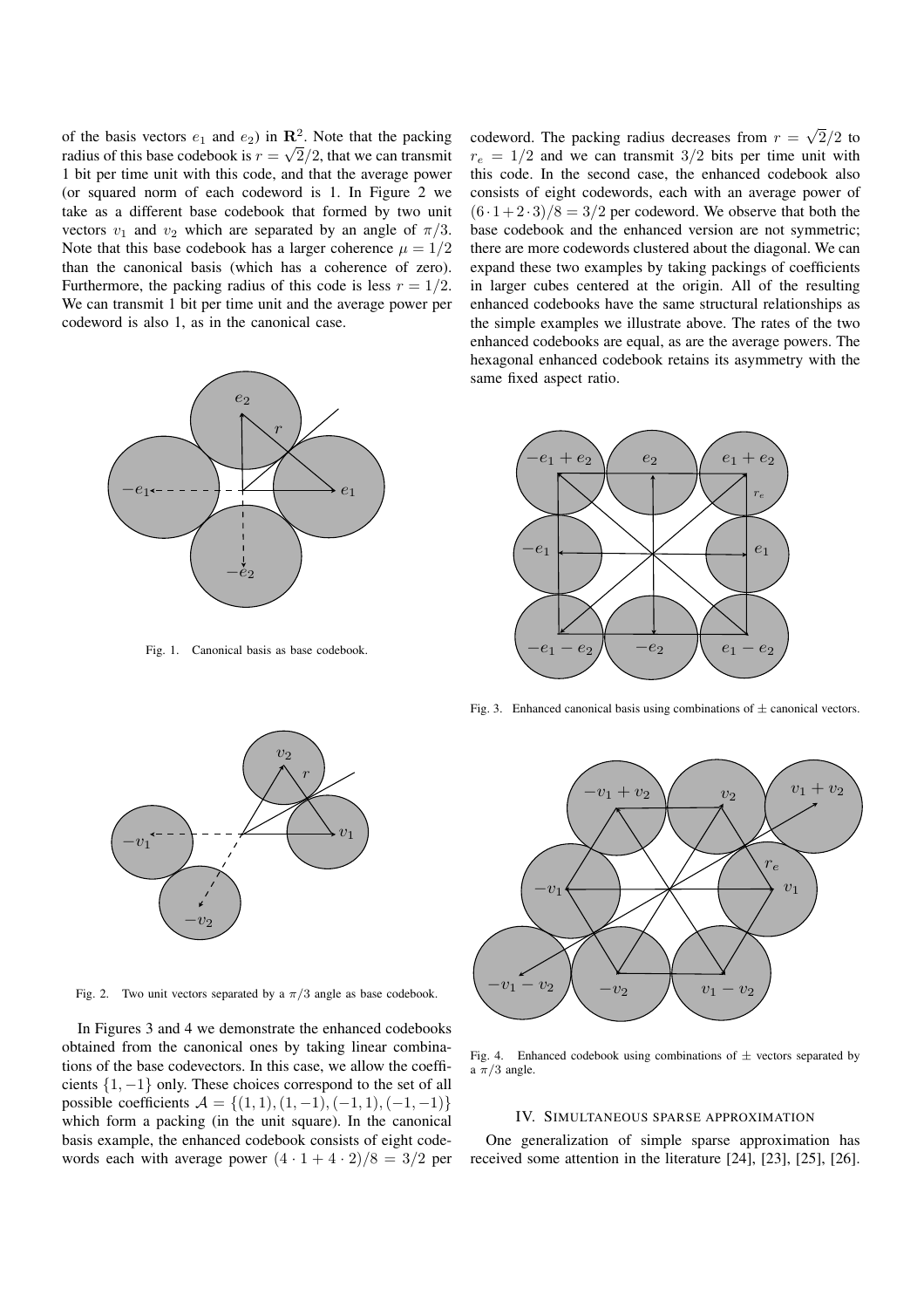Suppose that we have several observations of a signal that has a good sparse approximation. Each view is contaminated with noise, which need not be statistically independent. It seems clear that we should be able to use the additional samples to produce a superior estimate of the underlying signal. This intuition leads to the simultaneous sparse approximation problem. Given several input signals, approximate all these signals at once using different linear combinations of the same elementary signals, while balancing the error in approximating the data against the total number of elementary signals that are used.

In this case a signal  $S$  is a matrix of  $K$  columns, each column has  $d$  rows. Given a coefficient matrix  $C$ , the matrix product  $S = \Phi C$  yields the signal matrix. That is, the k-column of the signal matrix is synthesized as a linear combination of atoms whose coefficients are listed in the k-th column of the coefficient matrix,

$$
\bm{s}_k = \Phi \bm{c}_k = \sum_{\omega \in \Omega} c_{\omega k} \varphi_\omega
$$

for each  $k$ . We measure the approximation error with the Frobenius norm and constrain the sparsity to a total of  $m$ atoms. We extend both SPARSE to the simultaneous setting and, concomitantly, we modify each of the algorithms OMP and convex relaxation appropriately for the simultaneous sparse approximation problem [25], [23]. Both algorithms return not only the m atoms  $\varphi_{\omega}$  in the sparse representation but also estimate the coefficient matrix C.

We have the following provable result for the simultaneous OMP (S-OMP) algorithm.

*Theorem 2:* Assume that  $\mu_1(m) < \frac{1}{2}$ . After m iterations, OMP will produce an approximation A with m atoms that S-OMP will produce an approximation  $A_m$  with m atoms that satisfies the error bound

$$
\|S - A_m\|_{\mathrm{F}}^2 \leq \left[1 + \frac{Km(1 - \mu_1(m))}{(1 - 2\mu_1(m))^2}\right] \|S - A_{\mathrm{opt}}\|_{\mathrm{F}}^2.
$$
\n(1)

In words, S-OMP is an approximation algorithm for SPARSE. We have a similar result for convex relaxation but do not state it as we use S-OMP only in the sequel.

#### V. MIMO CHANNELS

One mathematical view of slowly varying wireless channels is as a sparse approximation problem. Consider the MIMO channel  $S = Hx + w$  with m transmit antennas and K receive antennas. At each symbol time,  $x \in \mathbb{C}^m$ ,  $y \in \mathbb{C}^K$ , and w is a complex Gaussian vector in  $\mathbb{C}^K$ . We take the matrix  $H \in \mathbb{C}^{K \times m}$  comprised of i.i.d. circular symmetric complex Gaussian entries so that our MIMO model is consistent with the i.i.d. Rayleigh fading model. We use a block length  $d$  and assume that the channel properties do not change over the block.

For each block, the received signal in the MIMO channel is a matrix of  $K$  signals, each of which is a (random) linear combination of  $m$  atoms corrupted by additive white Gaussian noise. Each transmit antenna sends one codeword  $\varphi_{\omega_i}$ . More formally, each row  $s_k$  of S is synthesized as a linear combination of codewords plus noise

$$
\bm{s}_k = \sum_{j=1}^m H_{jk}\, \bm{\varphi}_{\omega_j} + \bm{w}_k.
$$

It is a trivial matter to transpose the definition of the simultaneous sparse approximation problem to reflect the MIMO configuration. Note that the S-OMP algorithm is agnostic about the type of coefficient matrix  $H$ ; it need not be random, its only feature is that it is unknown. The S-OMP algorithm does assume that the receive antennas are coordinated in some fashion in that S-OMP requires full knowledge of each receive antenna's signal.

We perform several numerical experiments to validate our approach. We take as our codebook the (complex) Kerdock code in 8 dimensions. See [27], [28] for details. This code is a particularly useful code in that it consists of 64 codewords (up to multiplication by a power of  $i$ ) in dimension 8 and it has a coherence of  $\mu = 1/2\sqrt{2}$ . We build a received<br>signal matrix S as follows. We choose m atoms at random signal matrix  $S$  as follows. We choose  $m$  atoms at random and form a linear combination with random coefficients  $H_{ik}$ i.i.d complex Gaussian. To these combinations we add white complex Gaussian noise scaled appropriately to achieve the desired SNR. For these experiments, we vary  $m$  from 2 to 7; we vary  $K$  from 1 to 8; and we examine SNR values of 10, 11.2, 13, 16, and 20 dB. For each parameter set, we perform 1000 independent trials and take an average over these trials.

Because the S-OMP algorithm returns both the (estimated) transmitted codewords and the (estimated) channel coefficients, we examine the performance of algorithm on both outputs. To determine how well S-OMP does in recovering the transmitted codewords, we compute the Hamming distance between the set of recovered atoms and the core set. (Hamming distance zero means that the recover the entire set, while distance one means that we fail to recover any of the core atoms.) We do not strive to measure how far the recovered codewords are from the transmitted ones, only that we have failed. In Figure 5, we plot the average Hamming distance (over 1000 trials) as a function of the number of receive antennas for different SNR levels. In this experiment, the number of transmit antennas is fixed at four. Observe that as we add more receive antennas, we are able to recover more of the transmitted codewords. Using only two antennas, we are able to recover three out of four codewords (except at the lowest SNR levels).

In a second experiment, we fix the number of receive antennas at two and test the channel estimation performance of the S-OMP algorithm. We compute the average error (in Frobenius norm) that each receive antenna makes in estimating the channel parameters (the entries in the matrix  $H$ ). In Figure 6 we plot the average error as a function of the number of transmit antennas at different SNR levels. As the number of transmit antennas increases, the average error actually rises and then decreases until the transmit antennas number seven. With more than five transmit antennas, some averaging effects